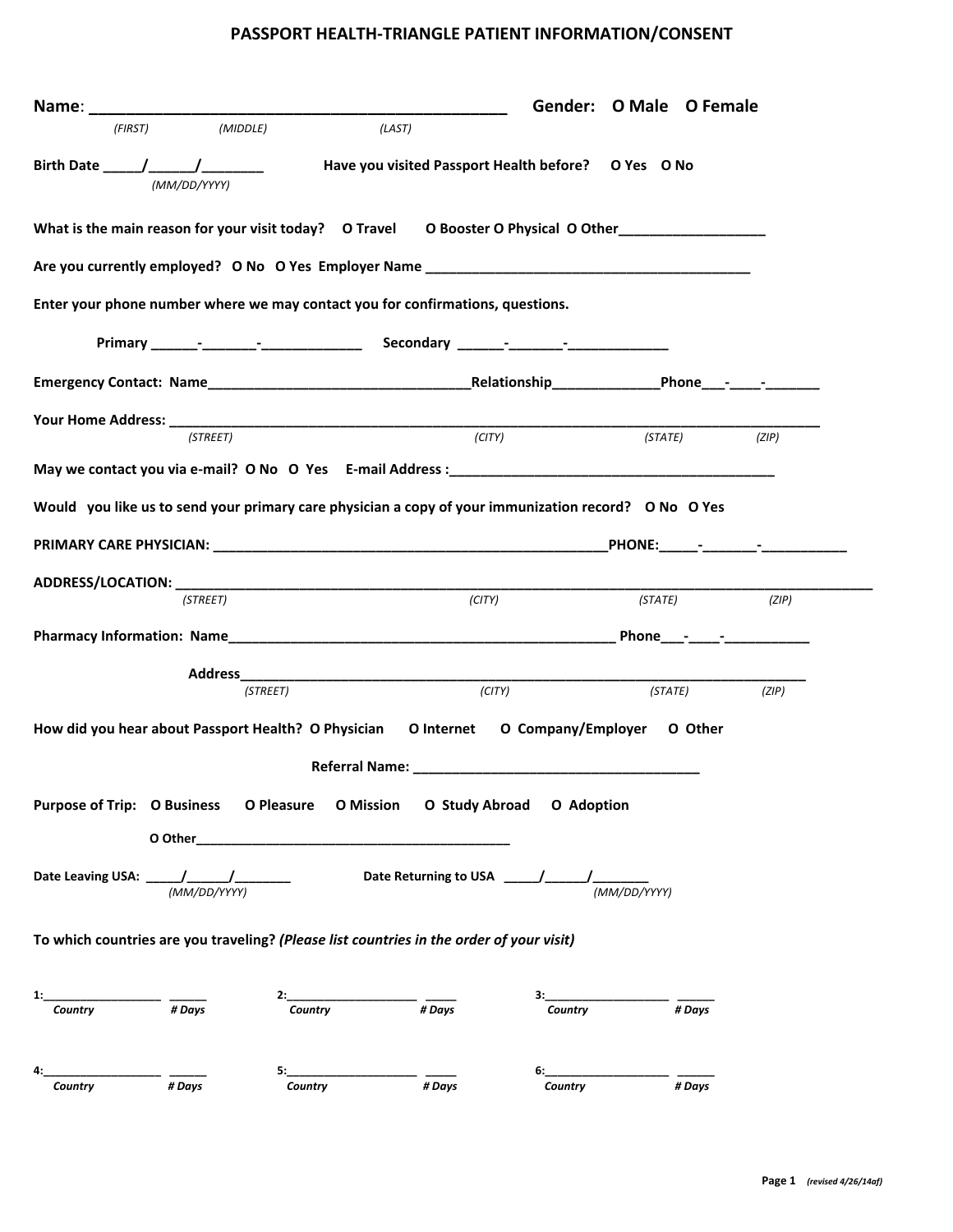## PASSPORT HEALTH-TRIANGLE PATIENT INFORMATION/CONSENT

| <b>Past Medical History:</b>                                                                                                                                                                                                            |                |
|-----------------------------------------------------------------------------------------------------------------------------------------------------------------------------------------------------------------------------------------|----------------|
| Please check the Conditions for which you have been treated:<br>$\boxed{\phantom{\text{S}}\hspace{-0.2cm}}$ Psychiatric Conditions $\phantom{\text{S}}\qquad\qquad$ Thymus Removal<br>$\Box$ Cancer $\Box$<br>$\Box$<br>Atherosclerosis |                |
| HIV/AIDS<br><b>Thyroid Disease</b>                                                                                                                                                                                                      |                |
| Select any additional conditions for which you are being treated:                                                                                                                                                                       |                |
| □ Acid Reflux<br>□ Anxiety/Depression<br>□ Asthma<br>□ Diabetes<br>□ Epilepsy □ Gastrointestinal Disease<br>$\Box$ Arthritis<br>□ Heart Disease                                                                                         |                |
| $\Box$ High Blood Pressure $\Box$ Kidney Disease $\Box$ Liver Disease $\Box$ Migraine Headaches<br>□ Neurological<br>Rheumatoid Arthritis<br>$\Box$ Hepatitis                                                                           | □ Tuberculosis |
| Do you have eczema, psoriasis, or other chronic dermatitis? $\Box$ Yes $\Box$ No                                                                                                                                                        |                |
| Are you receiving steroid medications such as cortisone or prednisone? $\Box$ Yes $\Box$ No                                                                                                                                             |                |
|                                                                                                                                                                                                                                         |                |
| Do you have a previous history of tendonitis/tendon rupture? $\Box$ Yes $\Box$ No                                                                                                                                                       |                |
| Do you have any known drug allergies? □ Yes □ No Drug Allergy _________________________                                                                                                                                                 |                |
| Are you allergic to any of the following:                                                                                                                                                                                               |                |
|                                                                                                                                                                                                                                         |                |
| Are you receiving radiation or other treatments? $\Box$ Yes $\Box$ No                                                                                                                                                                   |                |
| Have you ever had a reaction to an immunization in the past? $\Box$ Yes $\Box$ No                                                                                                                                                       |                |
| Please provide name of immunization to which you had a reaction. ___________________________________                                                                                                                                    |                |
| Have you ever had a positive TB skin test? $\Box$ Yes $\Box$ No                                                                                                                                                                         |                |
| Do you have any history of Guillain-Barre syndrome or paralysis? □ No □Yes What Type_______________                                                                                                                                     |                |
|                                                                                                                                                                                                                                         |                |
| Have you ever taken malaria pills? $\Box$ Yes $\Box$ No                                                                                                                                                                                 |                |
|                                                                                                                                                                                                                                         |                |
|                                                                                                                                                                                                                                         |                |
| Select the vaccines and date you have received in the past:                                                                                                                                                                             |                |
| □ Hepatitis A _______ □ Hepatitis B______ □ Twinrix (Hep A/B Combo) ______ □ HPV (Gardasil) ______ □ Influenza ___                                                                                                                      |                |
| Date <b>Date</b> Date <b>Date</b> Date <b>Date</b><br><b>Example 12 Date</b><br><b>Date</b>                                                                                                                                             | Date           |
| □ Japanese Encephalitis _________  □ MMR _________  □Meningitis_________  □ Polio ________<br>$\square$ Rabies _______                                                                                                                  |                |
| Date<br>Date<br>Date<br>Date<br>Date                                                                                                                                                                                                    |                |
|                                                                                                                                                                                                                                         |                |
| □ Tetanus Diphtheria ________ □ T/d Pertussis _______ □ Typhoid (Oral or Injection) _______ □ Chicken Pox (Varicella) __<br>Date<br>Date<br>Date<br>Date                                                                                |                |
|                                                                                                                                                                                                                                         |                |
| □ Shingles (Zostavax) __________ □ Anthrax _________ □ Immune Globulin ________<br>□ Other _______________________<br>Date<br>Date<br>Date                                                                                              | <b>Date</b>    |
| <b>MEDICATION/SUPPLEMENT USE</b>                                                                                                                                                                                                        |                |
| Do you take medications (prescription and non-prescription)? $\Box$ No $\Box$ Yes Please List $\Box$                                                                                                                                    |                |
| <b>WOMEN'S MEDICAL HISTORY</b>                                                                                                                                                                                                          |                |
| Are you currently breastfeeding? $\Box$ Yes $\Box$ No<br>$\Box$ Are you pregnant now? Yes $\Box$ No                                                                                                                                     |                |
| <b>CLIENT ACKNOWLEDGEMENT</b>                                                                                                                                                                                                           |                |
| $\Box$ Client has read the HIPAA Policy and Consent Form                                                                                                                                                                                |                |
| Signature____<br>Date __________                                                                                                                                                                                                        |                |
|                                                                                                                                                                                                                                         |                |